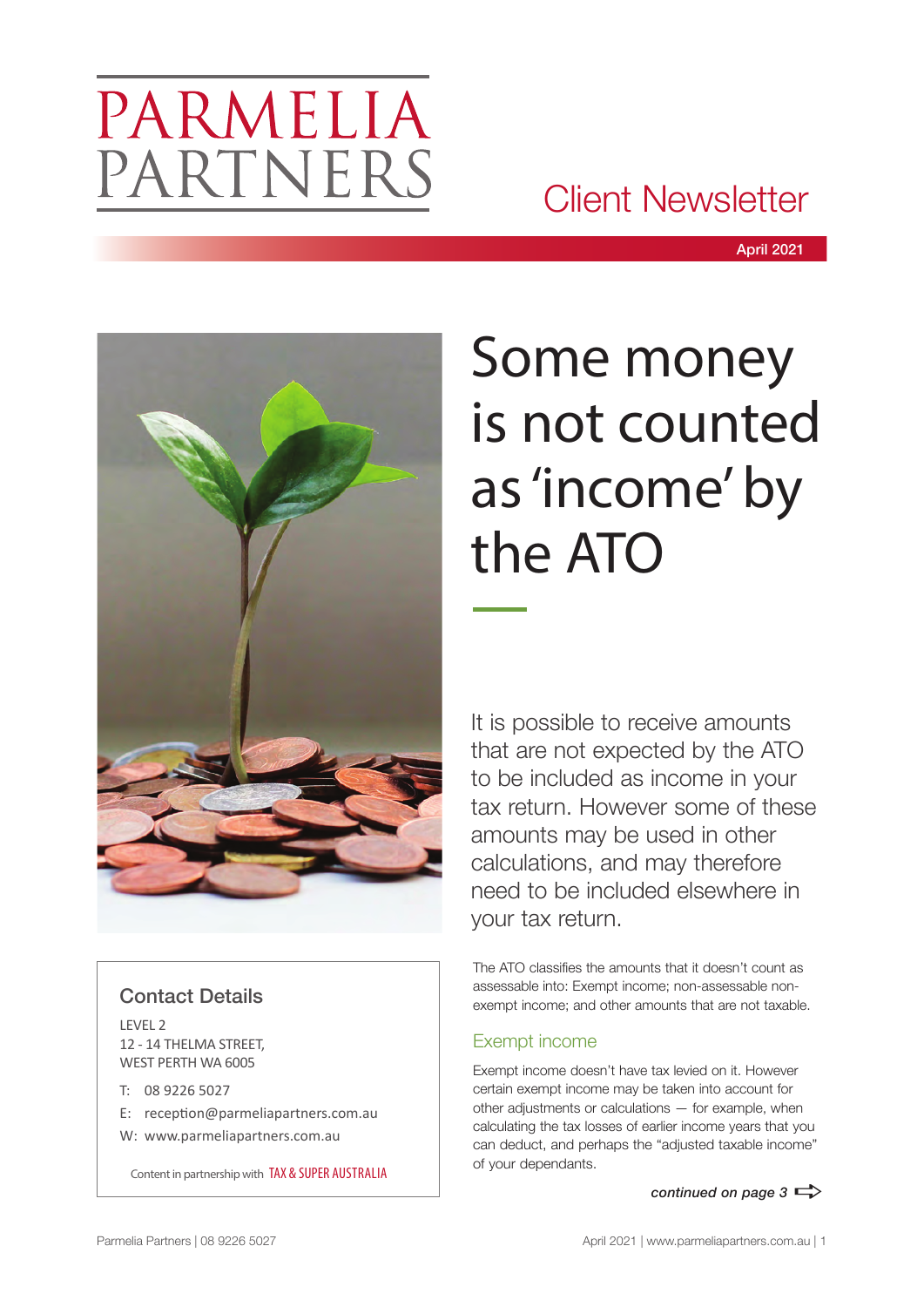# New insolvency reforms to support small business

The Australian Government to the ATO's insolvency from small businesses restruction economic impact of COVID-19. he Australian Government has made changes to the ATO's insolvency framework to help more small businesses restructure and survive the

The insolvency system is facing a number of challenges:

- An increase in the number of businesses in financial distress because of COVID-19.
- § A "one-size-fits-all" system, which imposes the same duties and obligations, regardless of the size and complexity of the administration.
- Barriers of high cost and lengthy processes that can prevent distressed small businesses from engaging with the insolvency system early, reducing their opportunity to restructure and survive.

Under the reforms, where restructuring is not possible, businesses will be able to wind up faster, enabling greater returns for creditors and employees. The package of reforms features three key elements, available from 1 January 2021:

- A new formal debt restructuring process for small businesses to provide a faster and less complex mechanism for financially distressed but viable firms to restructure their existing debts, maximising the chance of them surviving and contributing to economic and jobs growth.
- § A new, simplified liquidation pathway for small businesses to allow faster and lower-cost liquidation, increasing returns for creditors and employees.
- Complementary measures to ensure the insolvency sector can respond effectively both in the short and long term to increased demand and to the needs of small business.

### **FLIGIBILITY**

The new processes are available to incorporated businesses with liabilities of less than \$1 million:

simplified liquidation – you must have all your lodgments up to date to be eligible

- restructuring before providing a restructuring plan to creditors you must have
	- paid all employee entitlements that are due and payable (including superannuation)
	- your tax lodgments up to date (or at least been "substantially complying" with this requirement).

The reforms adopt a "debtor in possession" model. That means that the business can keep trading under the control of its owners, who know the business best, while a debt restructuring plan is developed and voted on by creditors.

Business owners will be able to trade in the ordinary course of business when a plan is being developed; prior approval of a small business restructuring practitioner will be required for trading that is outside the ordinary course of business.

The business owners will be required to work with the practitioner to develop and put forward a restructuring plan and to provide information about the business's financial affairs to the practitioner to assist with

identifying creditors and to assist creditors in making an informed decision on the restructuring plan.

Safeguards will be included to prevent the process from being used to facilitate corporate misconduct such as illegal phoenix activity. They include a prohibition on related creditors voting on a restructuring plan, a bar on the same company or directors using the process more than once within a prescribed period (proposed at seven years), and the provision of a power for the practitioner to stop the process where misconduct is identified.

continued overleaf  $\Rightarrow$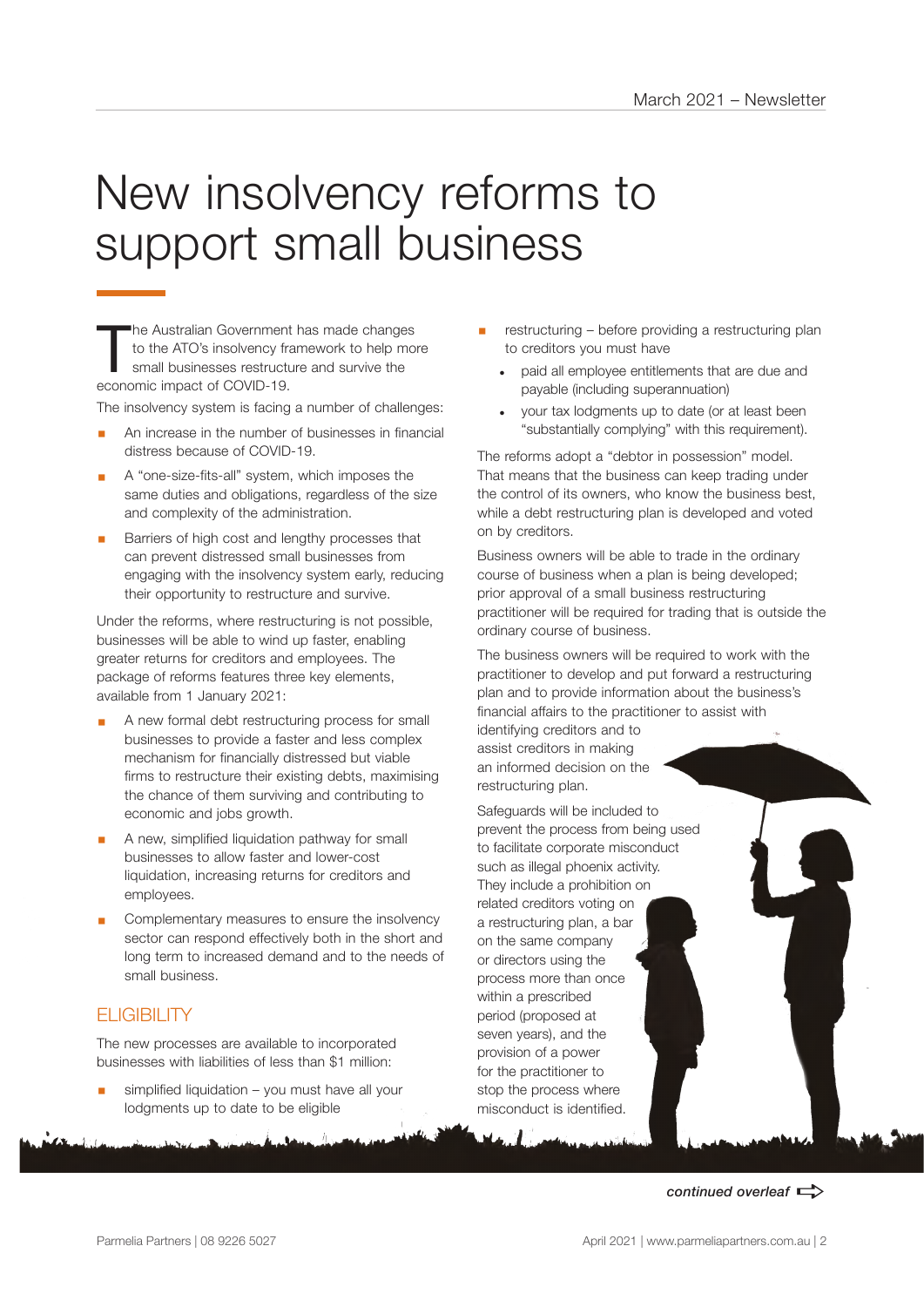$\Rightarrow$  Some money is not counted as 'income' by the ATO cont

Exempt income includes:

- certain government pensions, including the disability support pension paid by Centrelink to a person who is younger than age-pension age
- certain government allowances and payments, including the carer allowance and child care subsidy
- certain overseas pay and allowances for Australian Defence Force and Federal Police personnel
- government education payments, such as allowances for students under 16 years old
- some scholarships, bursaries, grants and awards
- a lump sum payment you received on surrender of an insurance policy where you are the original beneficial owner of the policy – generally these payments are not earned, expected, relied upon or occur regularly (eg: payments for mortgage protection, terminal illness, and permanent injury occurring at work.

#### Non-assessable, non-exempt income

Non-assessable, non-exempt income is income you don't pay tax on and that also does not count towards other tax adjustments or calculations such as tax losses.

Non-assessable, non-exempt income includes:

- the tax-free component of an employment termination payment (ETP)
- genuine redundancy payments and early retirement scheme payments (shown as "Lump sum D" amounts on your income statement)
- super co-contributions
- a payment made on or after 1 January 2020 by a state or territory for loss of income as a result of you performing volunteer work with a fire service in the 2019-20 income year
- Disaster Recovery Allowance paid directly as a result of bushfires in Australia in the 2019-20 income year
- Ex-gratia disaster income support allowance for special category visa (subclass 444) holders paid directly as a result of the bushfires in Australia in the 2019-20 income year
- payments by a state or territory relating to the 2019-20 bushfires under the disaster recovery measures that were introduced.

#### Other amounts that are not taxable

Generally, you don't have to declare:

- rewards or gifts received on special occasions, such as cash birthday presents and gifts from relatives given out of love (however, gifts may be taxable if you receive them as part of a business-like activity or in relation to your income-earning activities as an employee or contractor)
- prizes you won in ordinary lotteries, such as lotto draws and raffles
- prizes you won in game shows, unless you regularly receive appearance fees or game-show winnings
- child support and spouse maintenance payments you  $r = r \sin \theta$

**A** New insolvency reforms to support small business cont

#### SIMPLIFIED LIQUIDATION

Regulation around liquidation in Australia, including mandated investigative functions, is suited to large, complex company failure, where intentional misconduct may have been involved. However most liquidations in Australia relate to small businesses, who overwhelmingly fail "honestly". In these cases, the costs of the liquidation can consume all or almost all of the remaining value of a company, leaving little for creditors.

Under the new process, also accessible to incorporated businesses with liabilities of less than \$1 million, regulatory obligations have been simplified, so that they are commensurate to the asset base, complexity and

risk profile of eligible small businesses. This will free up value for creditors and employees, and allow assets to be quickly reallocated elsewhere in the economy, supporting productivity and growth.

The simplified liquidation process will retain the general framework of the existing liquidation process, with modifications to reduce time and cost. As currently occurs, the small business can appoint a liquidator who will take control of the company and realise the company's remaining assets for distribution to creditors. The liquidator will also still investigate and report to creditors about the company's affairs and inquire into the failure of the company.  $\blacksquare$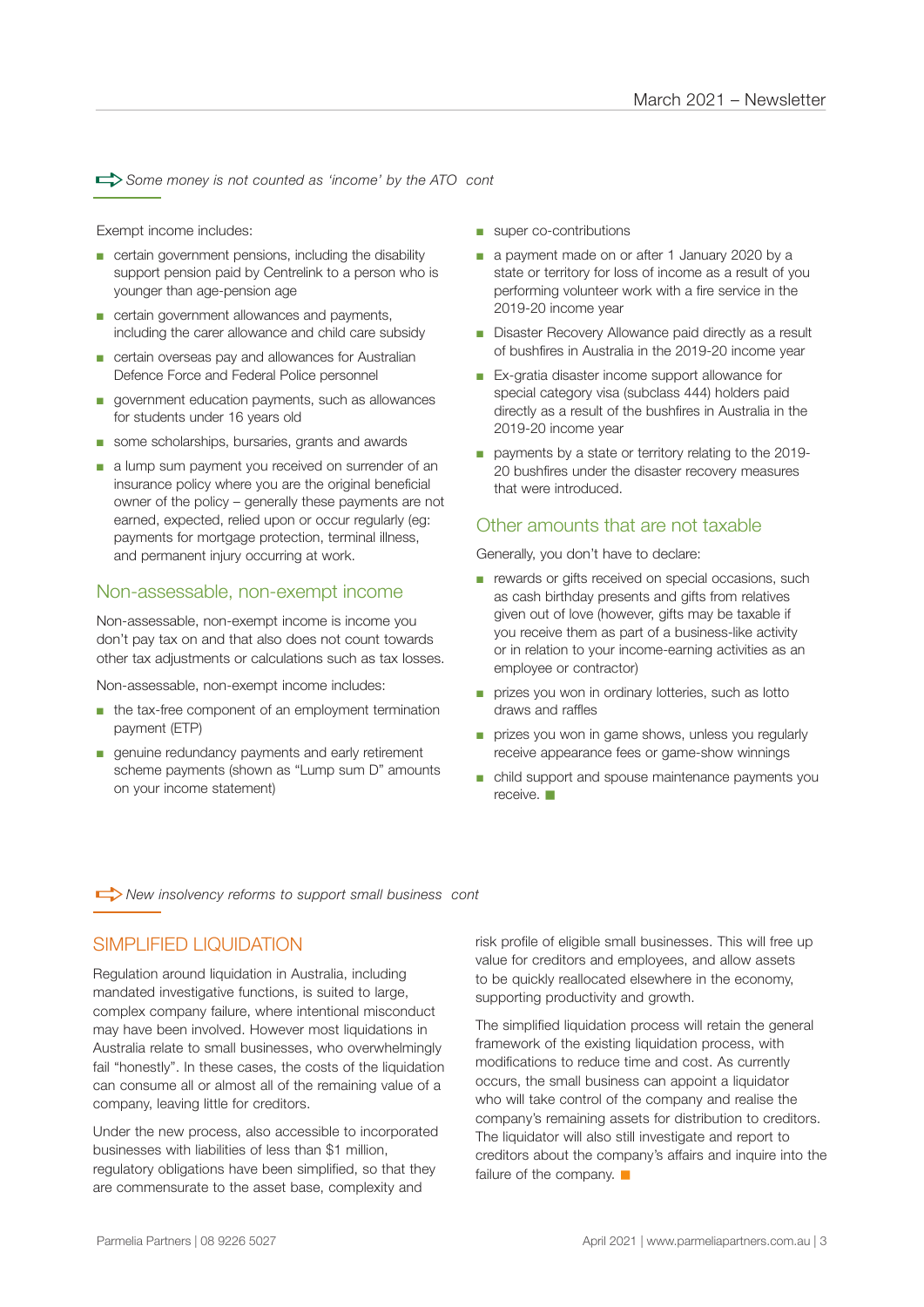## When it comes to real estate and CGT, look at timing

When you sell or otherwise dispose of real estate, the time of the event (when you make a capital gain or loss) is usually when one of the following occurs:

- approval, generally doesn't affect this date. ■ You enter into the contract (the date on the contract), not when you settle. The fact that a contract is subject to a condition, such as finance
- The change of ownership occurs if there is no contract – such as when a property passes to a beneficiary.
- The real estate is compulsorily acquired the time of the event is earliest of
	- when you receive compensation from the acquiring entity
	- when the entity became the property's owner
	- when the entity enters the property under a power of compulsory acquisition or takes possession under that power.

Although you report your capital gain or loss in the tax return for the income year in which the contract is entered into, you're not required to do this until settlement occurs. If settlement occurs after you've lodged your tax return and been assessed for the relevant income year, you will most likely need to request an amendment.

You may be liable for shortfall interest charge (SIC) because of an amended assessment for a capital gain. The ATO generally remits the SIC in full if the request for amendment is lodged within a reasonable time after the settlement (generally considered to be one month in most cases).

However, remission is not automatic – you must request it in writing, which we can help you with. The ATO says it considers each request on a case-by-case basis, so informed wording of that request can make a difference. If you consider that the shortfall interest charge should be remitted, it is generally best to provide your reasons when requesting an amendment to your assessment.

### Two "main residences" is possible

It is generally accepted that an exemption to capital gains tax applies to the family home, or "main residence", and the exemption usually applies for only one home at any given time. But there is a rule that allows for a taxpayer to have two main residences and still maintain that CGT-free status for both premises for a temporary period.

Known as the "six month rule", this states that two properties can be claimed as a main residence at the same time where a taxpayer acquires a dwelling that becomes their new main residence before they dispose of the original. This is a sensible allowance for an overlap of periods in which a taxpayer can claim exemption from CGT for two properties — one newly acquired and one that is to be sold. Selling the old house may take longer than six months, but the CGT exemption only holds for that long, and the ATO cannot extend this concession.

It is available for the earlier of; six months after taking ownership of the new house, or when you transfer ownership of the old house. However there are two prerequisites to qualify — the old house must have been your main residence for at least a continuous three months in the 12 months before transfer; and if it was not your main residence for any of that time it can't have been used to produce income.  $\blacksquare$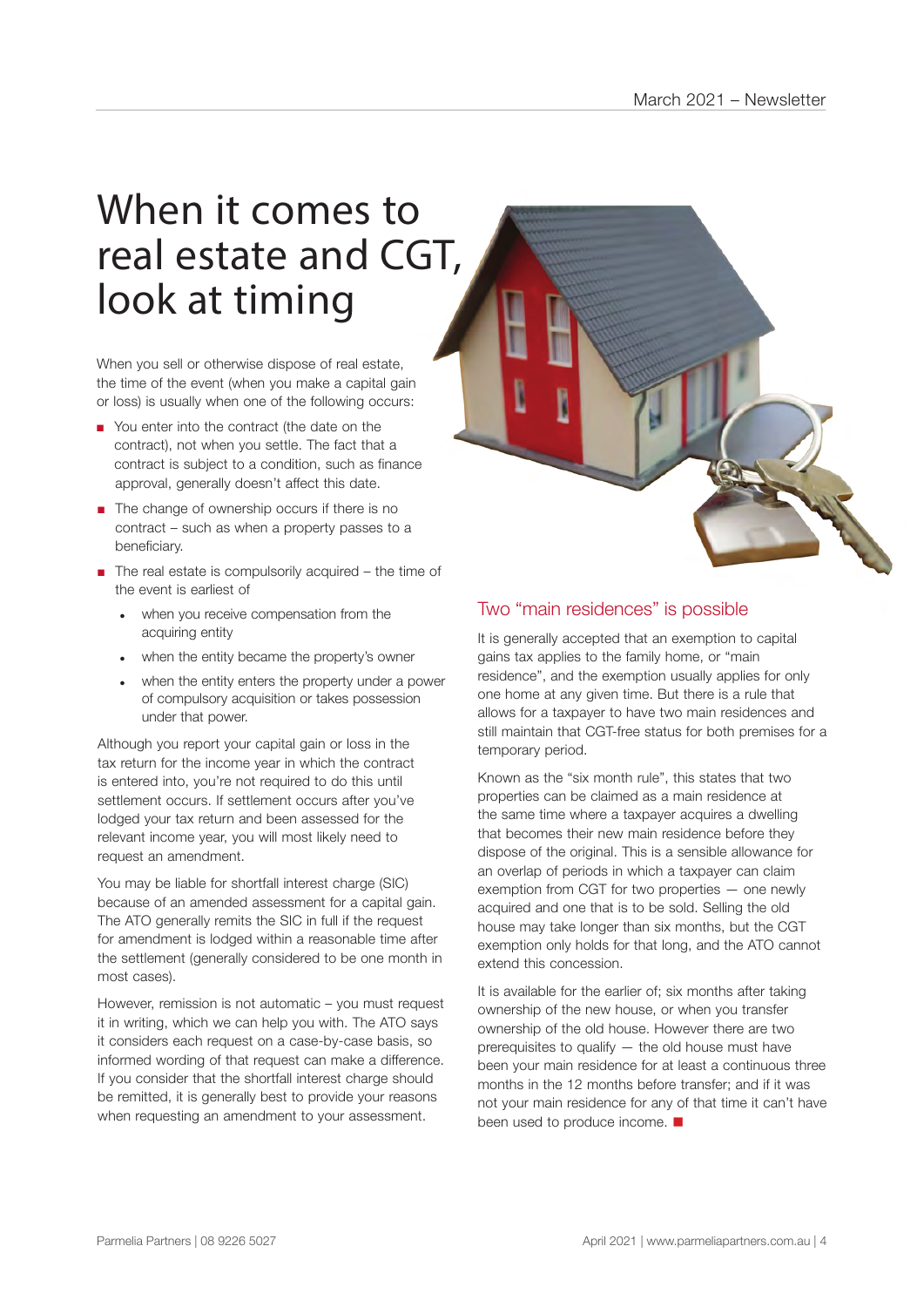# Managing your superannuation transfer balance account

Most people think of retirement as a time to put your feet up and relax, but it can also be a time when preretirees and retirees alike actually need to flex the grey matter.

With all the rules and regulations swirling around the superannuation sector these days, it's not unusual for those nearing retirement to feel compelled to dust off the calculator and bone up on certain superannuation concepts. The transfer balance account and the transfer balance cap are topics that can challenge many retirees.

Transfers into and out of retirement phase are referred to as credit or debit events. Your transfer balance account is calculated by keeping track of these events and is used to determine if you have exceeded your personal transfer balance cap (TBC, more on this below).

All of your retirement phase income streams are taken into consideration, including capped defined benefit income streams and market linked pensions.

The value of your superannuation interests is calculated by your superannuation fund and reported to the ATO (and if you believe the value reported is incorrect, it is best to contact your super fund or the ATO directly).

#### CREDITS TO YOUR ACCOUNT

Generally, a credit arises in your transfer balance account when you become the recipient of a superannuation income stream that is in retirement phase.

The following events will cause a credit to your transfer balance account:

- $\blacksquare$  superannuation income streams that were in existence just before 1 July 2017 and you continue to receive them after that date – including both reversionary and non-reversionary death benefit income streams
- $\blacksquare$  new superannuation income streams that commenced after 1 July 2017 – including both reversionary and non-reversionary death benefit income streams
- $\blacksquare$  when a transition to retirement income stream starts to be in retirement phase
- $\blacksquare$  repayments from limited recourse borrowing arrangements
- $\blacksquare$  excess transfer balance earnings.

Parmelia Partners | 08 9226 5027 April 2021 | www.parmeliapartners.com.au | 5

These credits increase your transfer balance account and reduce your available personal TBC space.

#### SUPERANNUATION INCOME STREAMS

An income stream is a series of periodic benefit payments to a member. This includes both reversionary and non-reversionary death benefit income streams and can be either:

> ■ account-based income streams (the amount supporting the income stream is allocated to a member's account), or

> > non-account based income streams, including capped defined benefit income streams (these are income streams that don't have an identifiable account balance in the member's name the member receives regular payments, usually guaranteed for life).

*continued overleaf*  $\Rightarrow$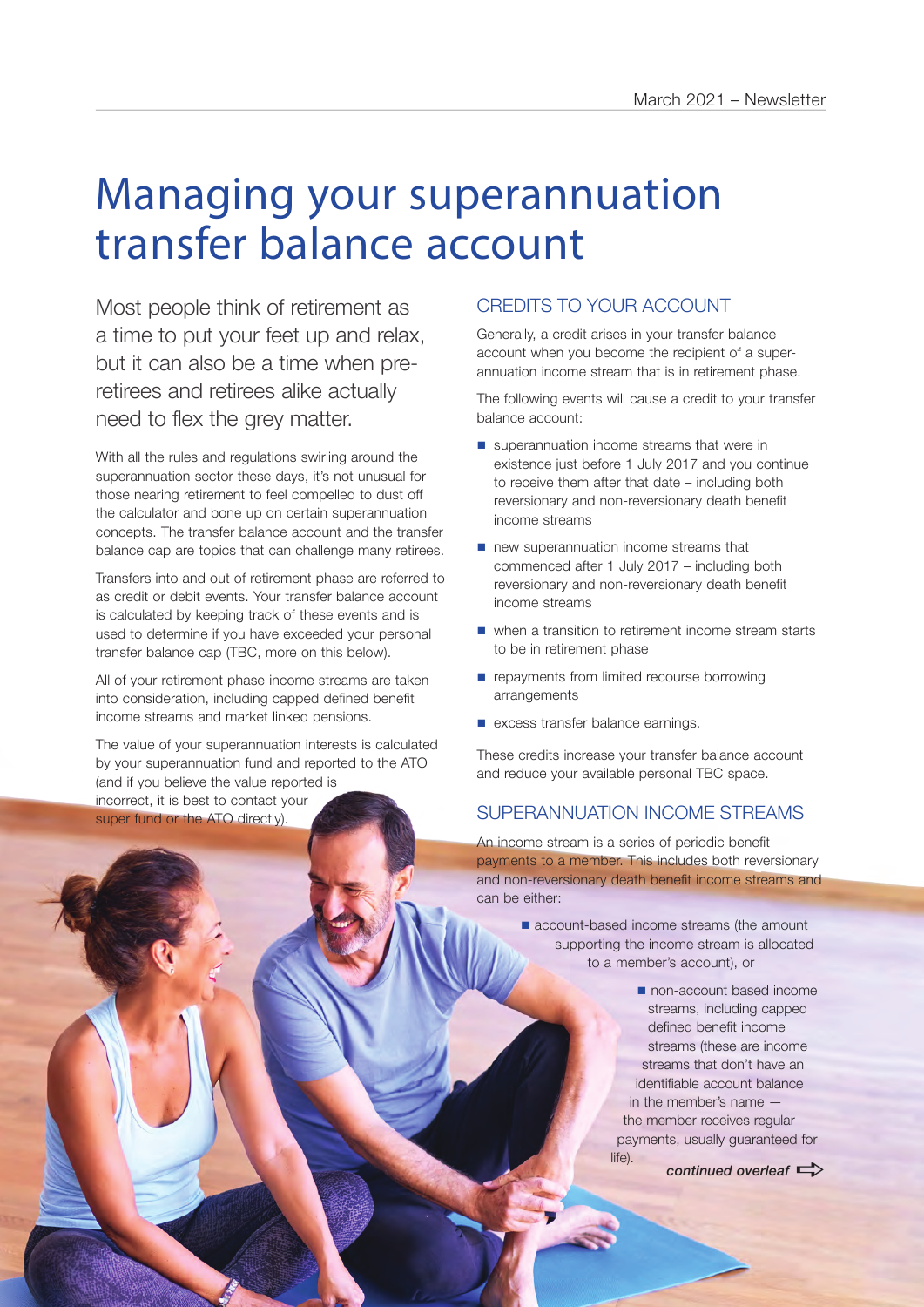a*Managing your transfer balance account cont.*

#### ACCOUNT-BASED INCOME STREAM

If you were receiving an account-based superannuation income stream just before 1 July 2017, and you continued to receive it after that date, your fund will have reported the value of all the superannuation interests that support the income stream in retirement phase that you were receiving at that time.

If you started an income stream after 1 July 2017, your fund will report the commencement value of that superannuation income stream. This includes death benefit incomes streams and market linked pensions.

Transition-to-retirement income streams (TRIS) that are in retirement phase are also included in the transfer balance account. Your TRIS will start to count towards your transfer balance cap on the day it becomes a retirement phase income stream based on its value on that day.

#### CAPPED DEFINED BENEFIT INCOME **STREAMS**

Capped defined benefit income streams are treated differently because you usually can't commute these income streams, except in limited circumstances.

Capped defined benefit income streams are:

- lifetime pensions, regardless of when they commence
- lifetime annuities that existed just before 1 July 2017
- life expectancy pensions and annuities that existed just before 1 July 2017
- market-linked pensions and annuities that existed just before 1 July 2017.

The modified value of a capped defined benefit income stream is referred to as the "special value", and this value will be calculated by your superannuation provider.

A capped defined benefit income stream will not give rise to an excess transfer balance by itself. However, you may have an excess transfer balance when you have a combination of both an account-based income stream and a capped defined benefit income stream. If the combined value of the account-based income stream and the special value of the capped defined benefit income stream is in excess of the general TBC, then you will be required to commute the excess transfer balance from the account-based income stream.

#### TRANSFER BALANCE CAP

The transfer balance cap (TBC) is a limit on how much superannuation can be transferred from your accumulation superannuation account to a tax-free retirement phase account. At present, the general TBC is currently \$1.6 million and all individuals have a personal TBC of \$1.6 million.

However the general TBC is to be indexed from 1 July 2021, and will rise to \$1.7 million. From then on there will be no single cap that applies to all individuals. Every individual will have their own personal TBC, somewhere between \$1.6 million and \$1.7 million, depending on their circumstances.

If you exceed your personal TBC, you may have to:

- commute (that is, convert a portion of your retirement phase income stream into a lump sum) the excess from one or more retirement phase income streams
- pay tax on the notional earnings related to that excess.

If the amount in your retirement phase account grows over time (through investment earnings) to more than your personal TBC, you won't exceed your cap. However if the amount in your retirement phase account goes down over time, you can't "top it up" if you have already used all of your personal cap space.  $\blacksquare$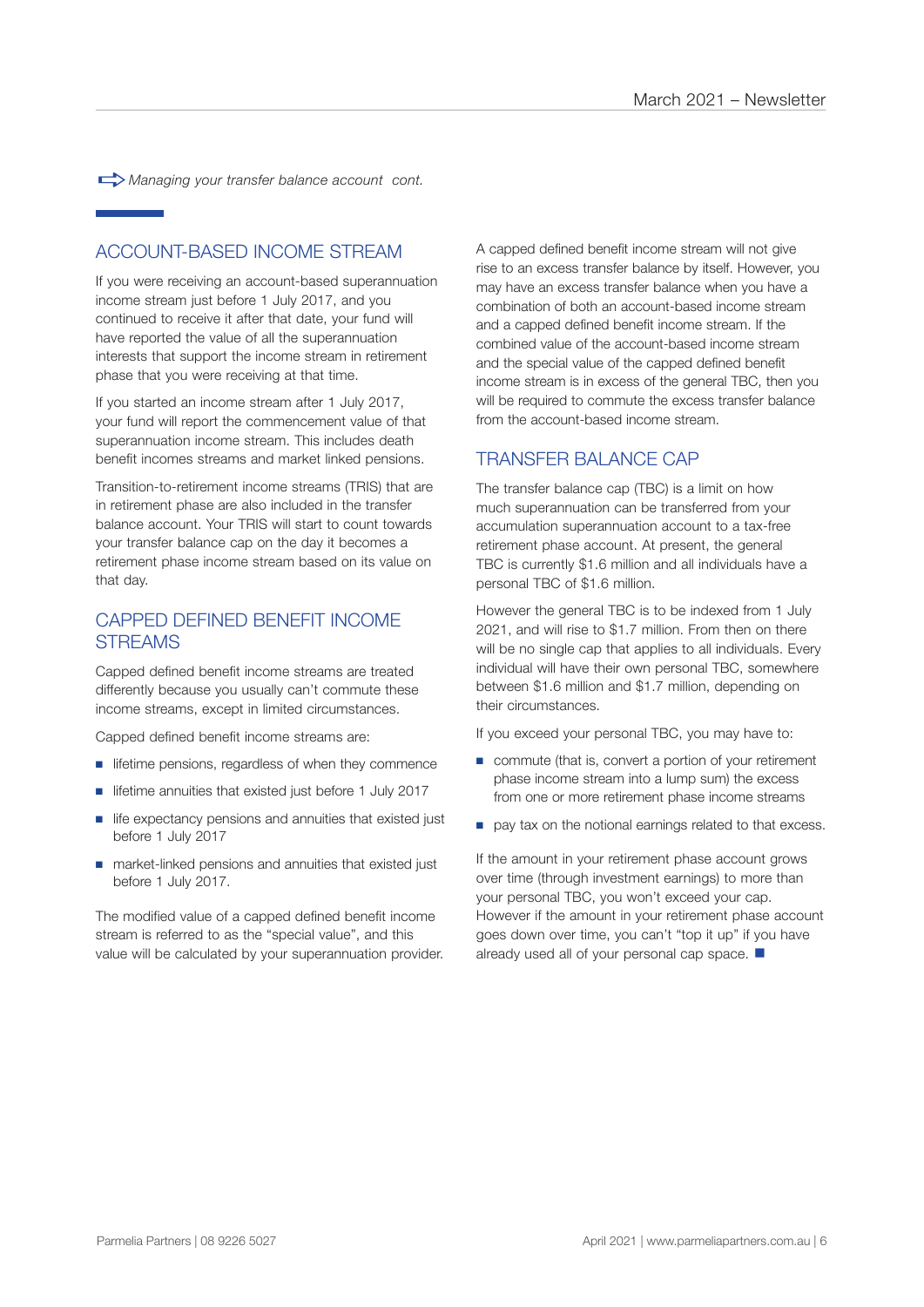# Refinancing loan interest may be deductible to a partnership

A general law partnership is formed when two or more people (and up to, but no more than, 20 people) go into business together. Partnerships are generally set up so that all partners are equally responsible for the management of the business, but each also has liability for the debts that business may incur.

Tax law also provides for the notion of a "tax law partnership" – which occurs when individuals are in receipt of income jointly – such as an investment property.

See the panel on the following page for some facts about partnerships as a business structure.

#### TYPICAL FINANCING SCENARIO FOR GENERAL LAW PARTNERSHIPS

A typical scenario when launching a business based on a general law partnership structure sees each partner advance some capital to start up the enterprise. As the income years come and go, each partner takes a share of the profit and counts this as part of their personal assessable income for tax purposes.

However as the business becomes established, or better yet proves to be viable and becomes a successful operation, there is likely to come a time when its working capital — which had been financed from each partners' pocket — can be refinanced through the partnership business borrowing funds.

### SO WOULD THE INTEREST COSTS BE DEDUCTIBLE TO THE PARTNERSHIP?

#### **The refinancing principle**

For such partnerships, there is a "refinancing principle" under tax law that provides some general principles governing the deductibility of loan interest in such circumstances.

As a general rule, interest expenses from a borrowing to fund repayment of money originally advanced by a partner, and used as partnership capital, will be tax deductible. This is covered in a tax ruling (you can ask this office for a copy).

The ruling states that to qualify for a tax deduction, the interest expense "must have sufficient connection" to the assessable income producing activities of the business, and must not be "of a capital, private or domestic nature".

However interest on borrowings will not continue to be deductible if the borrowed funds cease to be employed in the borrower's business or income producing activity. Nor will deductibility be maintained should borrowed funds be used to "preserve assessable income producing assets". There is also a limitation on deductibility of loan interest in that borrowings to repay partnership capital can never exceed the amount contributed by the partners.

The ability to make these interest expense deductions under the "refinancing principle" is generally limited to general law partnerships — and not tax law partnerships. This principle would also not apply to companies or individuals. (There are prescribed conditions where, for example, a company may make such a claim, but under very specific circumstances.)

*continued overleaf*  $\Rightarrow$